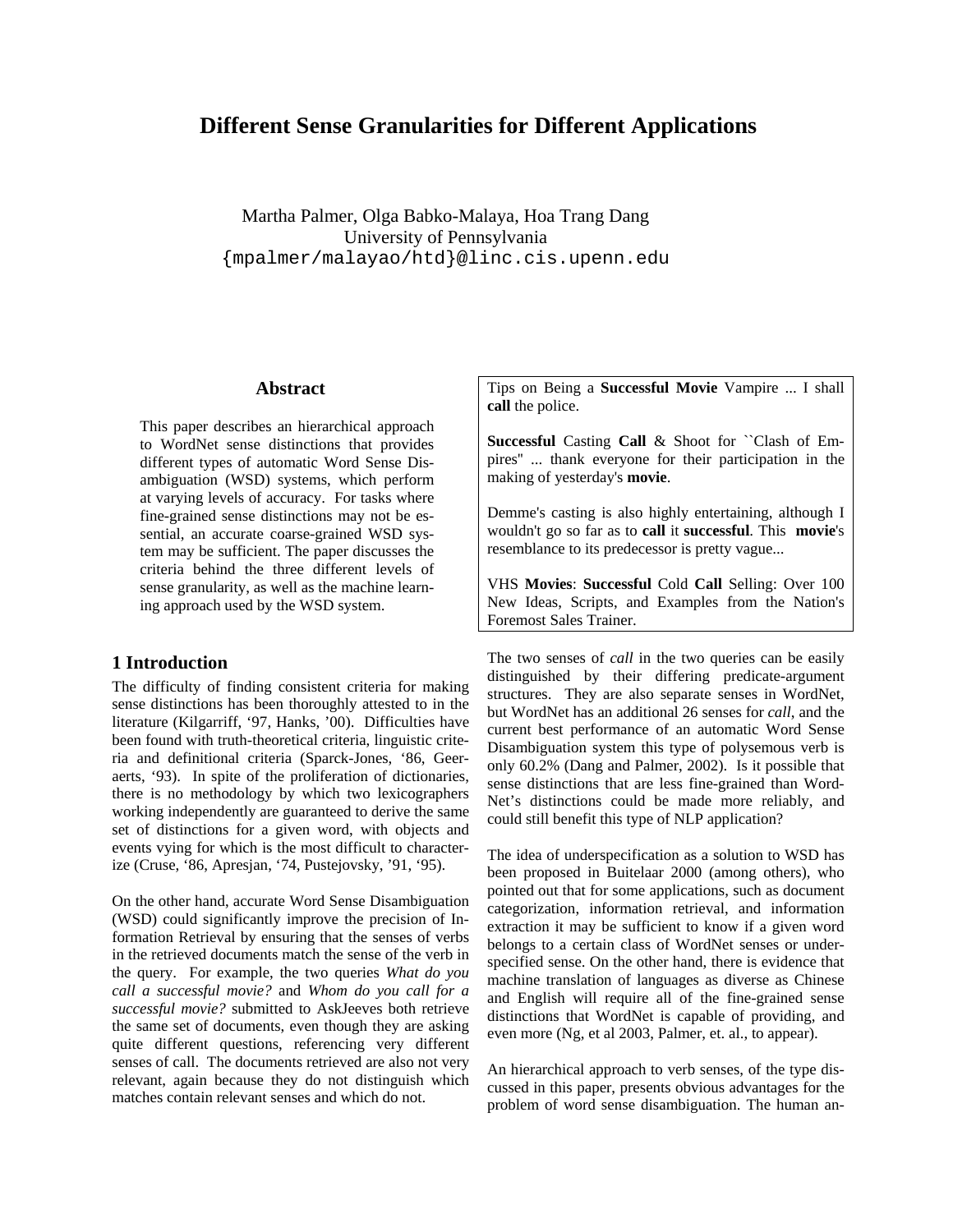notation task is simplified, since there are fewer choices at each level and clearer distinctions between them. The automated systems can combine training data from closely related senses to overcome the sparse data problem, and both humans and systems can back off to a more coarse-grained choice when fine-grained choices prove too difficult.

The approach to verb senses presented in this paper assumes three different levels of sense distinctions: Prop-Bank Framesets, WordNet groupings, and WordNet senses. In a project for the semantic annotation of predicate-argument structure, PropBank, we have made coarse-grained sense distinctions for the 700 most polysemous verbs in the Penn TreeBank (Kingsbury and Palmer, '02). These distinctions are based primarily on different subcategorization frames that require different argument label annotations. In a separate project, as discussed in Palmer et al 2004, we have grouped SENSEVAL-2 verb senses (which came from WordNet 1.7). These manual groupings were shown to reconcile a substantial portion of the manual and automatic tagging disagreements, showing that many of these disagreements are fairly subtle (Palmer, et.al., '04).

The tree levels of sense distinctions form a continuum of granularity. Our criterion for the Framesets, being primarily syntactic, is also the most clear cut. These distinctions are based primarily on usages of a verb that have different numbers of predicate-arguments, however they also separate verb senses on semantic grounds, if these senses are not closely related. Sense groupings provide an intermediate level of hierarchy, where groups are distinguished by more fine-grained criteria. Both Frameset and grouping distinctions can be made consistently by humans and systems (over 90% accuracy for Framesets and 82% for groupings) and are surprisingly compatible; 95% of our *groups* map directly onto a single PropBank sense.

## **2 Background**

#### **2.1 Propbank**

PropBank [Kingsbury & Palmer, 2002] is an annotation of the Wall Street Journal portion of the Penn Treebank II [Marcus, 1994] with dependency structures (or `predicate-argument' structures), using sense tags for highly polysemous words and semantic role labels for each dependency. An important goal is to provide consistent semantic role labels across different syntactic realizations of the same verb, as in the window in *[ARG0 John] broke [ARG1 the window]* and *[ARG1 The window] broke*. PropBank can provide frequency counts for (statistical) analysis or generation components in a machine translation system, but provides only a shallow semantic analysis in that the annotation is close to the syntactic structure and each verb is its own predicate.

In addition to the annotated corpus, PropBank provides a lexicon that lists, for each broad meaning of each annotated verb, its *Frameset*, i.e., the possible arguments in the predicate and their labels and all possible syntactic realizations. The notion of ``meaning'' used is fairly coarse-grained, and it is typically motivated from differing syntactic behavior. The Frameset also includes a ``descriptor'' field for each role which is intended for use during annotation and as documentation, but which does not have any theoretical standing. The collection of Frameset entries for a verb is referred to as the verb's *frame.* As an example of a PropBank entry, we give the frame for the verb *leave* below. Currently, there are frames for over 3,000 verbs, with a total of just over 4,300 Framesets described. Of these 3,000 verb frames, only a small percentage 21.8 % (700) have more than one Frameset, with less than 100 verbs with 4 or more. The process of sense-tagging the PropBank corpus with the Frameset tags has just been completed.

The criteria used for the Framesets are primarily syntactic and clear cut. The guiding principle is that two verb meanings are distinguished as different framesets if they have distinct subcategorization frames. For example, the verb 'leave' has 2 framesets with the following frames, illustrated by the examples in (1) and (2):

Frameset 1: move away from Arg0:entity leaving Arg1:place left

Frameset 2: *give* Arg0:giver / leaver Arg1:thing given Arg2:benefactive / given-to

(1) John left the room.

(2) Mary left her daughter-in-law her pearls in her will

## **2.2 WordNet Sense Groupings**

In a separate project, as part of Senseval tagging exercises, we have developed a lexicon with another level of coarse-grained distinctions, as described below.

The Senseval-1 workshop (Kilgarriff and Palmer, 2000) provided convincing evidence that supervised automatic systems can perform word sense disambiguation (WSD) satisfactorily, given clear, consistent sense distinctions and suitable training data. However, the Hector lexicon that was used as the sense inventory was very small and under proprietary constraints, and the question remained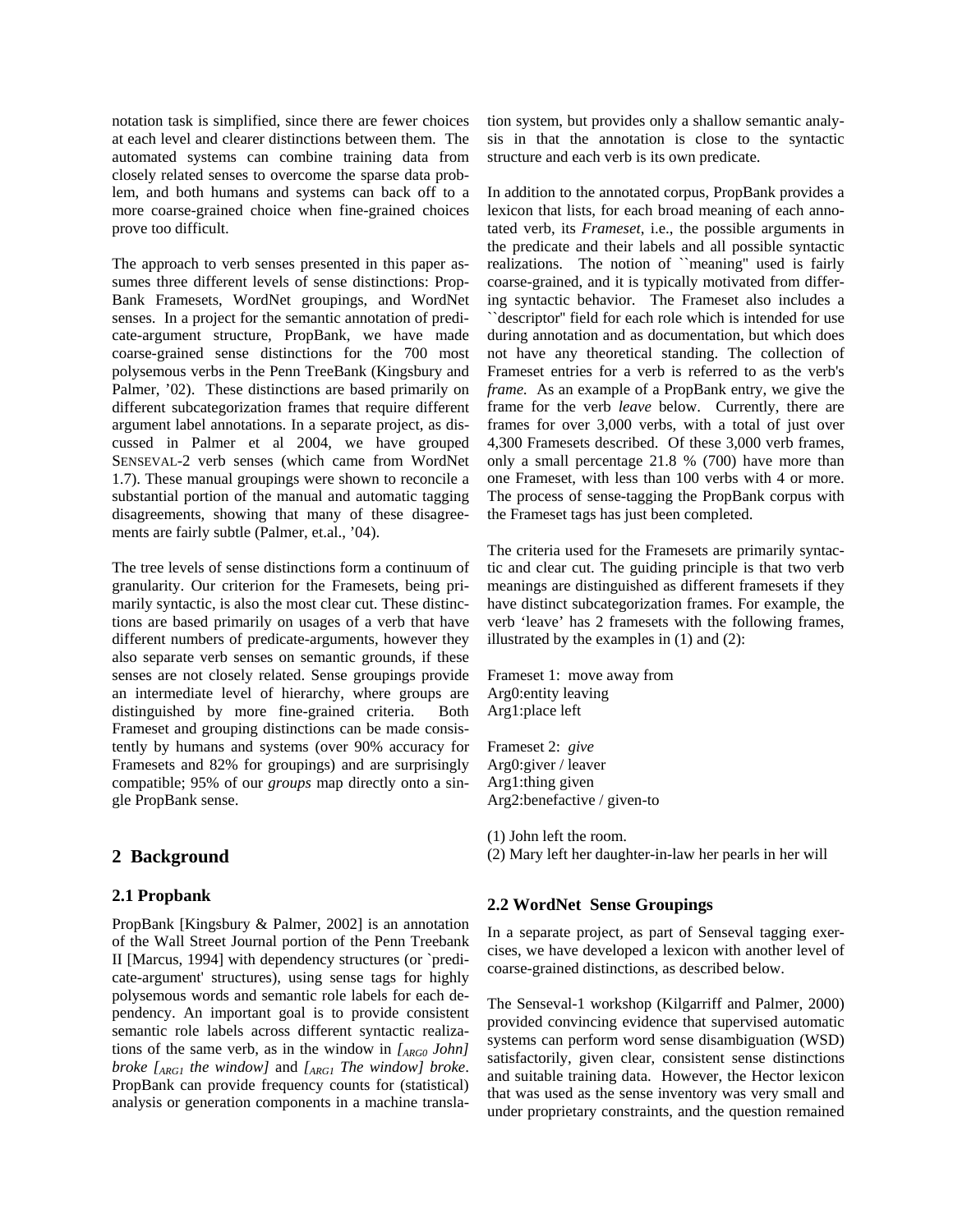whether it was possible to have a publicly available, broad-coverage lexical resource for English and other languages, with the requisite clear, consistent sense distinctions.

Subsequently, the Senseval-2 (Edmonds and Cotton, 2001) exercise was run, which included WSD tasks for 10 languages. A concerted effort was made to use existing WordNets as sense inventories because of their widespread popularity and availability. Each language had a choice between the lexical sample task and the allwords task. The most polysemous words in the English Lexical Sample task are the 29 verbs, with an average polysemy of 16.28 senses using the pre-release version of WordNet 1.7. Double blind annotation by two linguistically trained annotators was performed on corpus instances, with a third linguist adjudicating between inter-annotator differences to create the "Gold Standard." The average inter-annotator agreement rate was only 71%, which is comparable to the 73% agreement for all words in SemCor, with a much lower average polysemy. However, a comparison of system performance on words of similar polysemy in Senseval-1 and Senseval-2 showed very little difference in accuracy (Palmer et al., submitted). In spite of the lower inter-annotator agreement figures for Senseval-2, the double blind annotation and adjudication provided a reliable enough filter to ensure consistently tagged data with WordNet senses. Even so, the high polysemy of the WordNet 1.7 entries on average poses a challenge for automatic word sense disambiguation. In addition, WordNet only gives a flat listing of alternative senses, unlike most standard dictionaries which are more structured and often provide hierarchical entries. To address this lack, the verbs were grouped by two or more people, with differences being reconciled, and the sense groups were used for coarsegrained scoring of the systems.

The criteria used for groupings included syntactic and semantic ones. Syntactic structure performed two distinct functions in our groupings. Recognizable alternations with similar corresponding predicate-argument structures were often a factor in choosing to group senses together, as in the Levin classes and PropBank, whereas distinct subcategorization frames were also often a factor in putting senses in separate groups. Furthermore, senses were grouped together if they were more specialized versions of a general sense. The semantic criteria for grouping senses separately included differences in semantic classes of arguments (abstract versus concrete, animal versus human, animacy versus inanimacy, different instrument types...), differences in the number and type of arguments (often reflected in the subcategorization frame as discussed above), differences in entailments (whether an argument refers to a created entity or a resultant state), differences in the type of event (abstract, concrete, mental, emotional...), whether there is a specialized subject domain, etc.

Senseval-2 verb inter-annotator disagreements were reduced by more than a third when evaluated against the groups, from 29% to 18%, and by over half in a separate study, from 28% to 12%. A similar number of random groups provided almost no benefit to the inter-annotator agreement figures (74% instead of 71%), confirming the greater coherence of the manual groupings.

# **3 Mapping of Sense Groups to Framesets**

Groupings of senses for Senseval-2, as discussed above, use both syntactic and semantic criteria. Propbank, on the other hand, uses mostly syntactic cues to divide verb senses into framesets. As a result, framesets are more general than sense-groups and usually incorporate several sense groups. We have been investigating whether or not the groups developed for SENSEVAL-2 can provide an intermediate level of hierarchy in between the Prop-Bank Framesets and the WN 1.7 senses, and our initial results are promising. Based on our existing WN 1.7 tags and frameset tags of the Senseval2 verbs in the Penn TreeBank, 95% of the verb instances map directly from sense groups to framesets, with each frameset typically corresponding to two or more sense groups, as illustrated by the tables 1-4 for the verbs 'serve', 'leave', 'pull', and 'see'<sup>1</sup> below.

As the tables 1-4 illustrate, the criteria used to split the Framesets into groups are as follows:

*1) Syntactic Frames.* Most verb senses which allow syntactic alternations (such as transitive/inchoative, unspecified object deletion, etc) are analyzed as one sense group. However, in some cases, as illustrated by the verb *leave*, intransitive and transitive uses are distinguished as different sense groups:

Group 1: DEPART (*Ship leaves at midnight*) Group 2: LEAVE BEHIND (*She left a mess*.)

 $\overline{a}$ 

The DEPART sense of the verb can be used transitively if the object specifies the place of departure. The LEAVE BEHIND sense is more general and allows syntactic variation as well as different semantic types of NPs. In Prop-Bank, these groups are unified as one frameset (Frameset 1 MOVE AWAY FROM).

<sup>1</sup> All these verbs have one or more additional framesets, which correspond to one group or sense, and therefore are not included here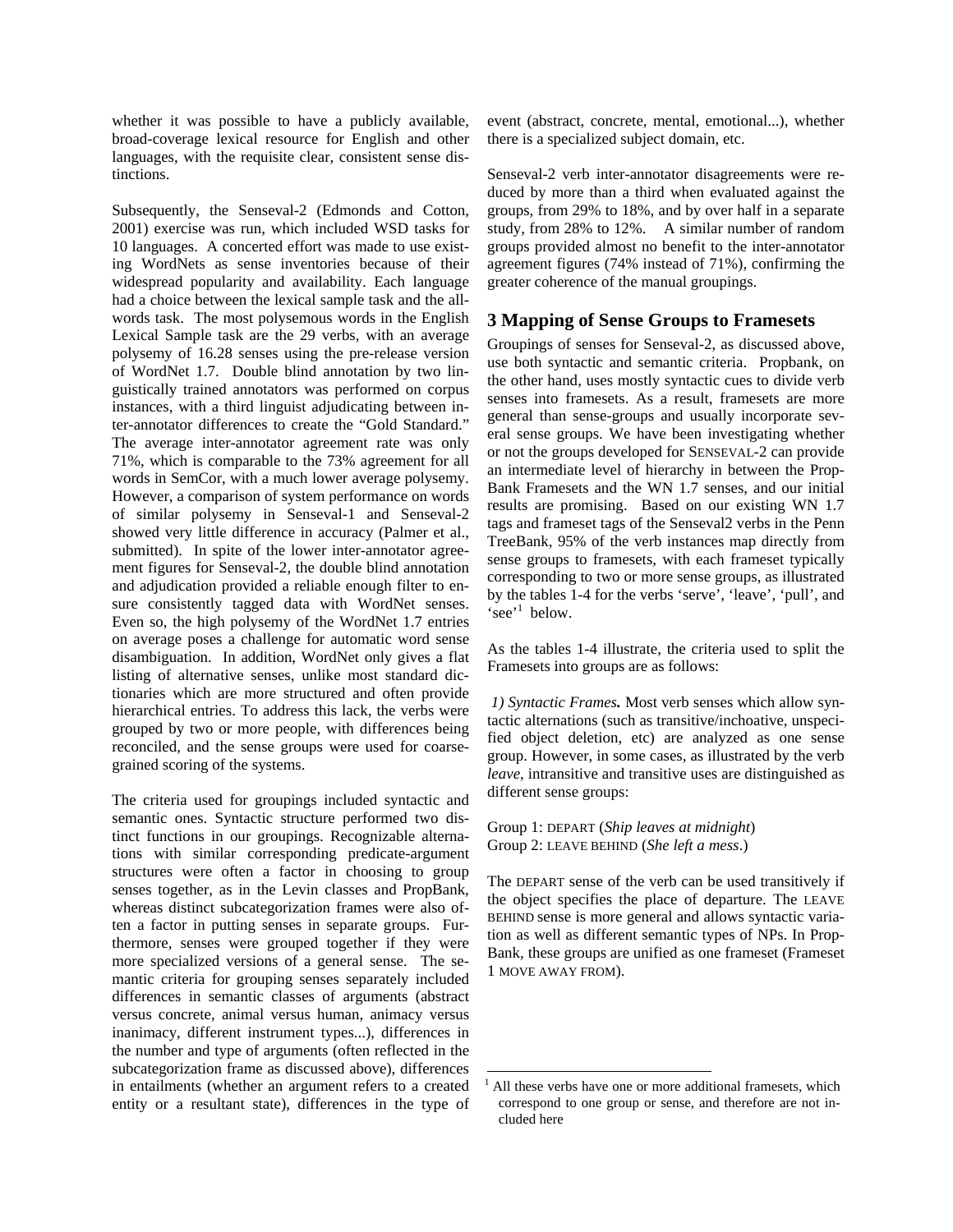| Frameset            | Senseval-2 Groupings       | Examples from WordNet                         |  |
|---------------------|----------------------------|-----------------------------------------------|--|
| serve 01: Act, work | GROUP 1:                   |                                               |  |
|                     | WN1 (function)             | His freedom served him well                   |  |
| Roles:              | WN3(contribute to)         | The scandal served to increase his popularity |  |
| Arg0:worker         | WN12 (answer)              | Nothing else will serve                       |  |
| Arg1:job, project   | $GROUP2$ :                 |                                               |  |
| Arg2:employer       | WN2 (do duty)              | She served in Congress                        |  |
|                     | WN13 (do military service) | She served in Vietnam                         |  |
|                     | GROUP 5:                   |                                               |  |
|                     | WN7 (devote one's efforts) | She served the art of music                   |  |
|                     | WN10 (attend to)           | May I serve you?                              |  |
|                     | GROUP 3:                   |                                               |  |
|                     | WN4 (be used by)           | The garage served to shelter horses           |  |
|                     | WN8 (serve well)           | Art serves commerce                           |  |
|                     | WN14 (service)             | Male animals serve the females for breeding   |  |
|                     |                            | purposes                                      |  |

### **Table 1. Frameset serve 01**.

| <b>Frameset</b>        | Senseval-2 Groupings     | <b>Examples from WordNet</b>         |  |
|------------------------|--------------------------|--------------------------------------|--|
| leave 02: Move away    | <b>GROUP 2:</b>          |                                      |  |
| from                   | WN2 (leave behind)       | She left a mess                      |  |
|                        | WN12 (be survived by)    | He left six children I left my keys  |  |
| Roles:                 | WN14 (forget)            |                                      |  |
| Arg0: entity leaving   | GROUP 1:                 |                                      |  |
| Arg1:thing left        | WN1 (go away)            | The ship leaves at midnight          |  |
| Arg2 :attribute / sec- |                          | Leave the room                       |  |
| ondary predication     | WN5 (exit, go out)       | The teenager left home               |  |
|                        | WN8 (depart)             |                                      |  |
|                        | GROUP 3:                 |                                      |  |
|                        | WN3 (to act)             | The inflation left them penniless    |  |
|                        | WN7 (result in)          | Her blood left a stain on the napkin |  |
|                        | <b>SINGLETON</b>         |                                      |  |
|                        | WN4 (leave behind)       | Leave it as is                       |  |
|                        | <b>SINGLETON</b>         |                                      |  |
|                        | WN6 (allow for, provide) | Leave lots of time for the trip      |  |

#### **Table 2. Frameset leave 02**.

*2. Optional Arguments.*In PropBank verbs of manner of motion and verbs of directed motion are usually grouped into one frameset. For example, one of the framesets of the verb *pull* (TRY) TO CAUSE MOTION unifies the following two group senses:

Group 1: MOVE ALONG (*pull a sled*)

Group 2: MOVE INTO A CERTAIN DIRECTION (*The van pulled up*)

Although the frame for the frameset 1 of the verb *pull* has a 'direction' argument, this argument does not have to be present (or implied), and verbs with this frame can also be understood as verbs of manner of motion in PropBank.

*3) Syntactic variation of arguments*. Syntactic variation in objects can also be used to distinguish sense groups, but are not taken into consideration for distinguishing framesets. Here both noun phrases and sen-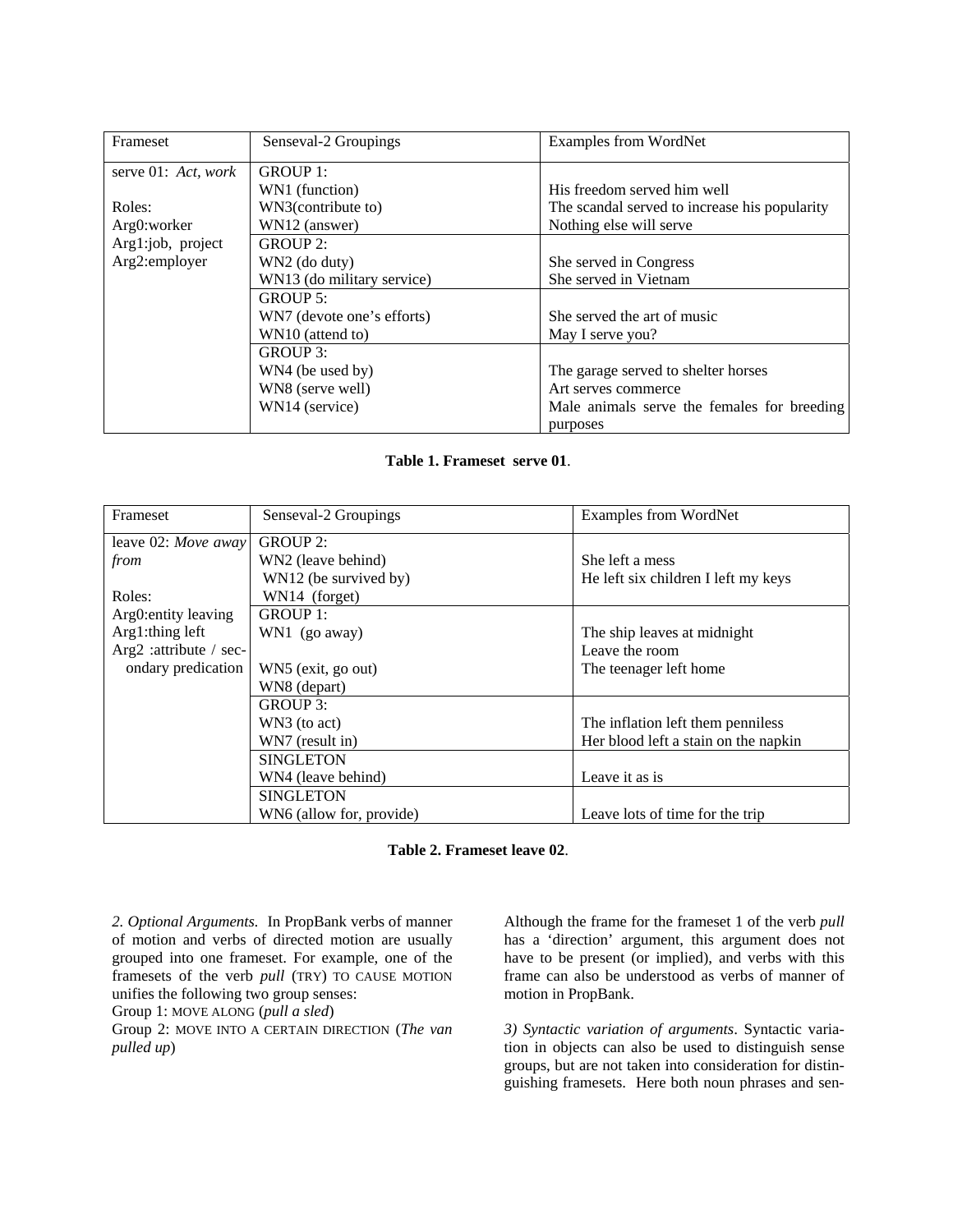| Frameset                       | Senseval-2 Groupings | <b>Examples from WordNet</b>                      |
|--------------------------------|----------------------|---------------------------------------------------|
| pull.01: try to cause motion   | GROUP 1:             |                                                   |
|                                | WN1 (draw)           | Pull a sled                                       |
| Roles:                         | WN4(apply force)     | Pull the rope                                     |
| Arg0: puller                   | WN9 (cause to move)  | A declining dollar pulled down the export figures |
| Arg1:thing pulled              | WN10 (operate)       | Pull the oars                                     |
| Arg2: direction or predication | $WN13$ (hit)         | Pull the ball                                     |
| Arg3: extent, distance moved   | <b>GROUP 2:</b>      |                                                   |
|                                | WN2 (attract)        | The ad pulled in many potential customers         |
|                                | $WN12$ (rip)         | Pull the cooked chicken into strips               |
|                                | GROUP 3:             |                                                   |
|                                | WN3 (move)           | The car pulls to the right                        |
|                                | WN7 (steer)          | Pull the car over                                 |
|                                | GROUP 4:             |                                                   |
|                                | WN6 (pull out)       | The mugger pulled a knife on his victim           |
|                                | WN15 (extract)       | Pull weeds                                        |
|                                | WN17(take away)      | Pull the old soup cans from the shelf             |

#### **Table 3. Frameset pull 01**.

| Frameset                 | Senseval-2 Groupings             | <b>Examples from WordNet</b>                  |  |
|--------------------------|----------------------------------|-----------------------------------------------|--|
| see.01: $view$           | GROUP 1:                         |                                               |  |
|                          | WN1 (perceive by sight)          | Can you the bird?                             |  |
| Roles:                   | WN7 (watch)                      | See a movie                                   |  |
| Arg0: viewer             | WN19 (observe as if with an eye) | The camera saw the burglary                   |  |
| Arg1:thing viewed        | WN20 (examine)                   | I must see your passport                      |  |
| Arg2:secondary attribute | GROUP 3:                         |                                               |  |
|                          | WN3 (witness)                    | I want to see the results                     |  |
|                          | WN6 (learn)                      | I see that you have been promoted             |  |
|                          | GROUP 4:                         |                                               |  |
|                          | WN5 (consider)                   | I don't see the situation quite as negatively |  |
|                          | WN24 (interpret)                 | What message do you see in this letter?       |  |
|                          | GROUP 5:                         |                                               |  |
|                          | WN8 (determine)                  | See whether it works                          |  |
|                          | WN10 (check)                     | See that the curtains are closed              |  |
|                          | WN14 (attend)                    | Could you see about lunch?                    |  |
|                          | GROUP 6:                         |                                               |  |
|                          | WN11 (see a professional)        | You should see a lawyer                       |  |
|                          | WN15 (receive as a guest)        | The doctor will see you now                   |  |

### **Table 4. Frameset see 01**.

tential complements are contained in the same frameset. These could also be distinguished by the type of event, a physical perception vs. an abstract or mental perception, but these would also not distinguished by PropBank.

Group 1: PERCEIVE BY SIGHT (*Can you see the bird?*) Group 5: DETERMINE, CHECK (*See whether it works*)

*4) Semantic classes of arguments*. Differences in semantic classes of arguments, such as ANIMACY versus INANIMACY, are also not considered for distinguishing framesets. The verb *serve*, for example, has the following group senses, the second of which requires an ANIMATE agent, which are unified as one frameset in PropBank:

Group 1: FUNCTION (*His freedom served him well*) Group 2: WORK (*He served in Congress*)

Most of the criteria which are used to split Framesets into groupings, as the tables above illustrate, are se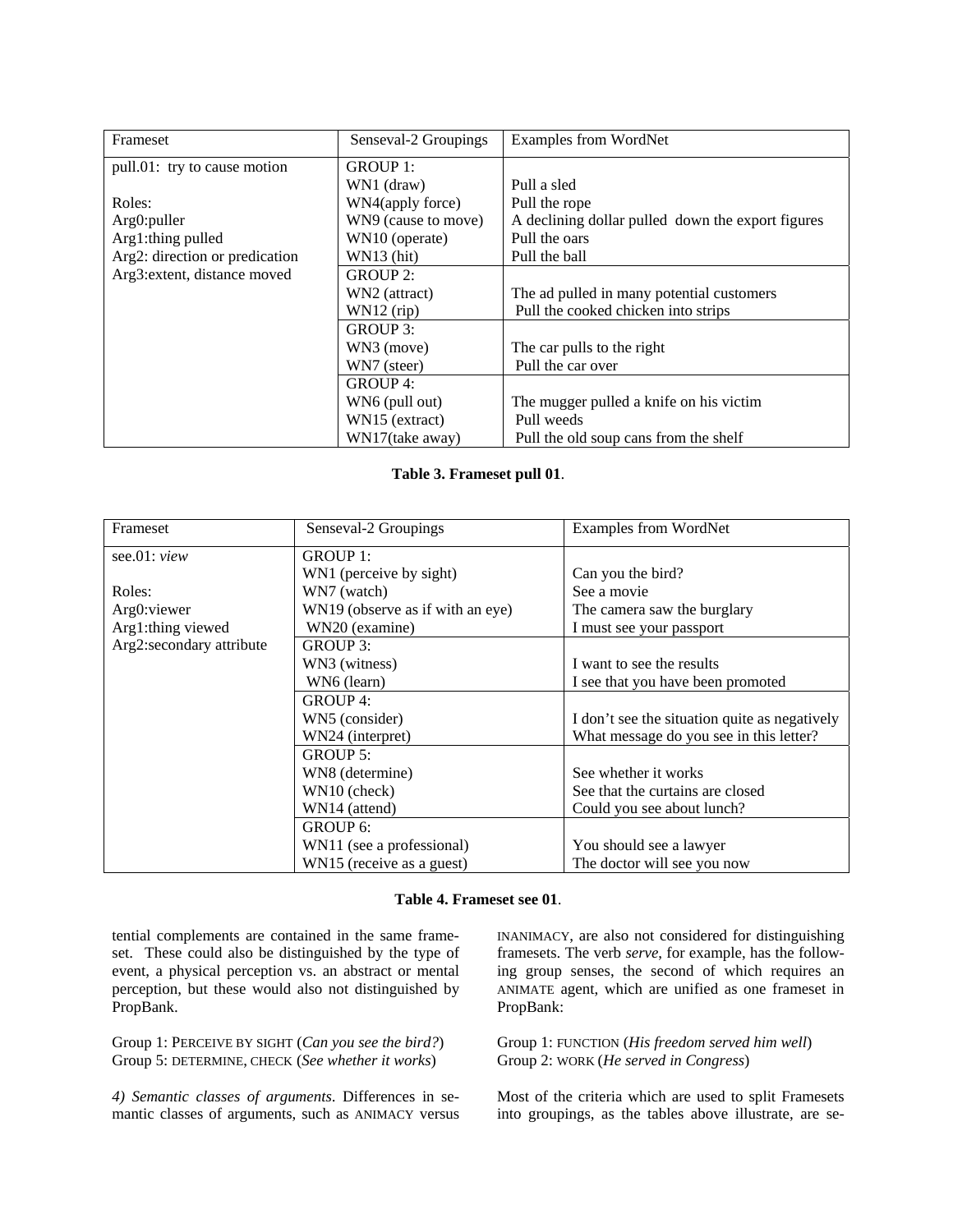mantic. These distinctions, although more fine-grained than Framesets, are still more easily distinguished than WordNet senses.

Mismatches between Framesets and groupings usually occur for the following two reasons. First, some senses can be missing in the PropBank, if they do not occur in the corpus. Second, given that PropBank is an annotation of the Wall Street Journal, it often distinguishes obscure financial senses of the verb as separate senses.

## **4 Experiments with Automatic WSD**

We have also been investigating the suitability of these distinctions for training automatic Word Sense Disambiguation systems. The system that we used to tag verbs with their frameset is the same maximum entropy system as that of Dang and Palmer (2002), including both topical and local features. Topical features looked for the presence of keywords occurring *anywhere* in the sentence and any surrounding sentences provided as context (usually one or two sentences). The set of keywords is specific to each lemma to be disambiguated, and is determined automatically from training data so as to minimize the entropy of the probability of the senses conditioned on the keyword.

The local features for a verb *w* in a particular sentence tend to look only within the smallest clause containing *w*. They include *collocational* features requiring no linguistic prepro essing beyond part-of-speech tagging (1), *syntactic* features that capture relations between the verb and its complements (2-4), and *semantic* features that incorporate information about noun classes for objects (5-6):

> 1) the word *w*, the part of speech of *w*, and words at positions  $-2$ ,  $-1$ ,  $+1$ ,  $+2$ , relative to *w*

2) whether or not the sentence is passive

3) whether there is a subject, direct object, indirect object, or clausal complement (a complement whose node label is S in the parse tree)

4) the words (if any) in the positions of subject, direct object, indirect object, particle, prepositional complement (and its object)

5) a Named Entity tag (PERSON, ORGANIZATION, LOCATION) for proper nouns appearing in (4).

6) all possible WordNet synsets and hypernyms for the nouns appearing in (4).

The system performed well on the English verbs in Senseval-2, achieving an accuracy of 60.2% when tagging verbs with their fine-grained WordNet senses, and 70.2% when tagging with the more coarse-grained sense groups.

| Verb    | Framesets       | <b>Instances</b> | Accuracy |
|---------|-----------------|------------------|----------|
| call    | $\overline{11}$ | $\overline{522}$ | 0.835    |
| carry   | $\overline{4}$  | $\overline{195}$ | 0.933    |
| develop | $\overline{c}$  | 240              | 0.938    |
| draw    | 3               | $\overline{94}$  | 0.926    |
| dress   | 3               | 15               | 0.800    |
| drive   | $\overline{2}$  | 99               | 0.808    |
| keep    | 5               | 136              | 0.919    |
| leave   | $\overline{3}$  | 147              | 0.762    |
| live    | $\overline{4}$  | 125              | 0.888    |
| play    | 5               | 98               | 0.806    |
| pull    | 6               | 88               | 0.784    |
| see     | $\overline{2}$  | 187              | 0.995    |
| serve   | $\overline{c}$  | $\overline{150}$ | 0.967    |
| strike  | 10              | 59               | 0.610    |
| train   | $\overline{2}$  | $\overline{17}$  | 0.941    |
| treat   | $\overline{c}$  | $\overline{51}$  | 0.863    |
| turn    | 14              | 141              | 0.638    |
| use     | $\overline{c}$  | 820              | 0.988    |
| wash    | $\overline{c}$  | 8                | 0.875    |
| work    | 7               | 398              | 0.955    |

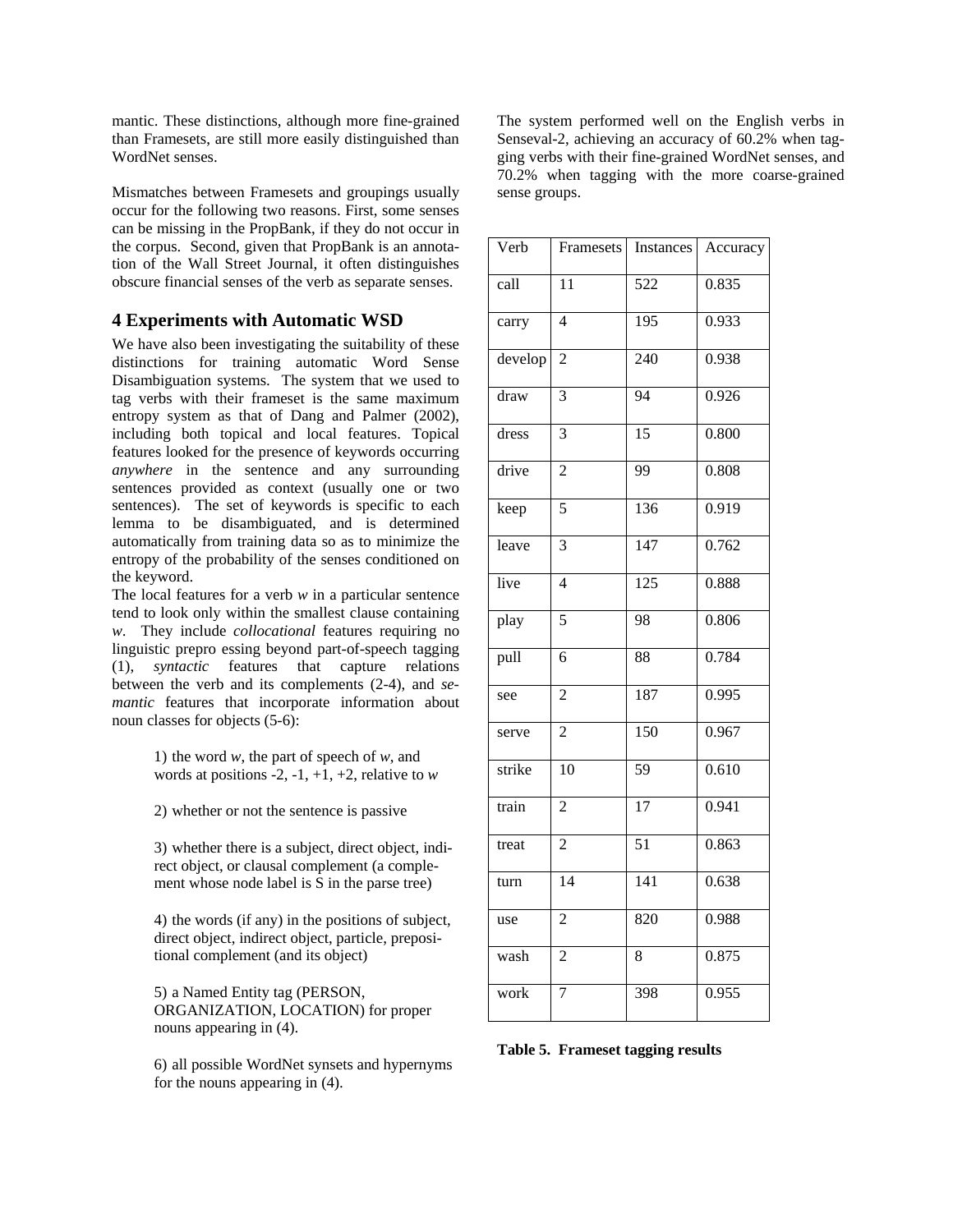For frameset tagging, we collected a total of 3590 instances of 20 verbs in the PropBank corpus that had been annotated with their framesets. The verbs all had more than one possible frameset and were a subset of the ones used for the English lexical sample task of Senseval-2. Local features for frameset taging were extracted using the gold-standard part-of-speech tags and bracketing of the Penn Treebank. Table 5 shows the number of framesets, the number of instances, and the system accuracy for each verb using 10-fold crossvalidation. The overall accuracy of our automatic frameset tagging was 90.0%, compared to a baseline accuracy of 73.5% if verbs are tagged with their most frequent frameset. While the data is only a subset of that used in Senseval-2, it is clear that framesets can be much more reliably tagged than fine-grained WordNet senses and even sense groups.

#### **Conclusion**

This paper described an hierarchical approach to WordNet sense distinctions that provided different types of automatic Word Sense Disambiguation (WSD) systems, which perform at varying levels of accuracy. We have described three different levels of sense granularity, with PropBank Framesets being the most syntactic, the most coarse-grained, and most easily reproduced. A set of manual groupings devised for Senseval2 provides a middle level of granularity that mediates between Framesets and WordNet. For tasks where fine-grained sense distinctions may not be essential such as an AskJeeves information retrieval task, an accurate coarse-grained WSD system such as our Frameset tagger may be sufficient. There is evidence, however, that machine translation of languages as diverse as Chinese and English might require all of the fine-grained sense distinctions of WordNet, and even more (Ng, et al 2003, Palmer, et. al., to appear).

# **References**

- Apresjan, J. D. .(1974) Regular polysemy, *Linguistics*, 142:5—32.
- Atkins, S. (1993) Tools for computer-aided corpus lexicography: The Hector Project. *Actu Linguistica Hunguricu*, 41:5-72.
- Buitelaar, P.P (2000). Reducing Lexical Semantic Complexity with Systematic Polysemous Classes and Underspecification. In *Poceedings of the ANLP Workshop on Syntactic and Semantic Complexity in NLP Systems.* Seattle, WA.
- Cruse, D. A., (1986), *Lexical Semantics,* Cambridge University Press, Cambridge, UK, 1986.
- Dang, H. T. and Palmer, M., (2002). Combining Contextual Features for Word Sense Disambiguation. In *Proceedings of the Workshop on Word Sense Disambiguation: Recent Successes and Future Directions*, Philadelphia, Pa.
- Edmonds, P. and Cotton, S. (2001). SENSEVAL-2: Overview. In Proceedings of SENSEVAL-2: Second International Workshop on Evaluating Word Sense Disambiguation Systems, ACL-SIGLEX, Toulouse, France.
- Hanks, P., (2000), Do word meanings exist? Computers and the Humanities, Special Issue on SENSEVAL, 34(1-2).
- Geeraerts, D., (1993), Vagueness's puzzles, polysemy's vagaries, *Cognitive Linguistics*, 4.
- Kilgarriff, A., (1997), I don't believe in word senses, *Computers and the Humanities*, 31(2).
- Kilgarriff, A. and Palmer, M., (2000), Introduction to the special issue on Senseval, *Computers and the Humanities*, 34(1-2):1-13.
- Kingsbury, P., and Palmer, M, (2002), From TreeBank to PropBank, *Third International Conference on Language Resources and Evaluation, LREC-02*, Las Palmas, Canary Islands, Spain, May 28- June 3.
- Marcus, M, (1994), The Penn TreeBank: A revised corpus design for extracting predicate argument structure, In *Proceedings of the ARPA Human Language Technology Workshop*, Princeton, NJ.
- Ng, H. T., & Wang, B., & Chan, Y. S. (2003). Exploiting Parallel Texts for Word Sense Disambiguation: An Empirical Study. In the *Proceedings of the 41st Annual Meeting of the Association for Computational Linguistics (ACL-03).* Sapporo, Japan, July.
- Palmer, M., Dang, H. T., and Fellbaum, C., (to appear, 2004), Making fine-grained and coarse-grained sense distinctions, both manually and automatically*,* under revision for *Natural Language Engineering*.
- Pustejovsky, J. (1991) The Generative Lexicon, in *Computational Linguistics 17(4).*